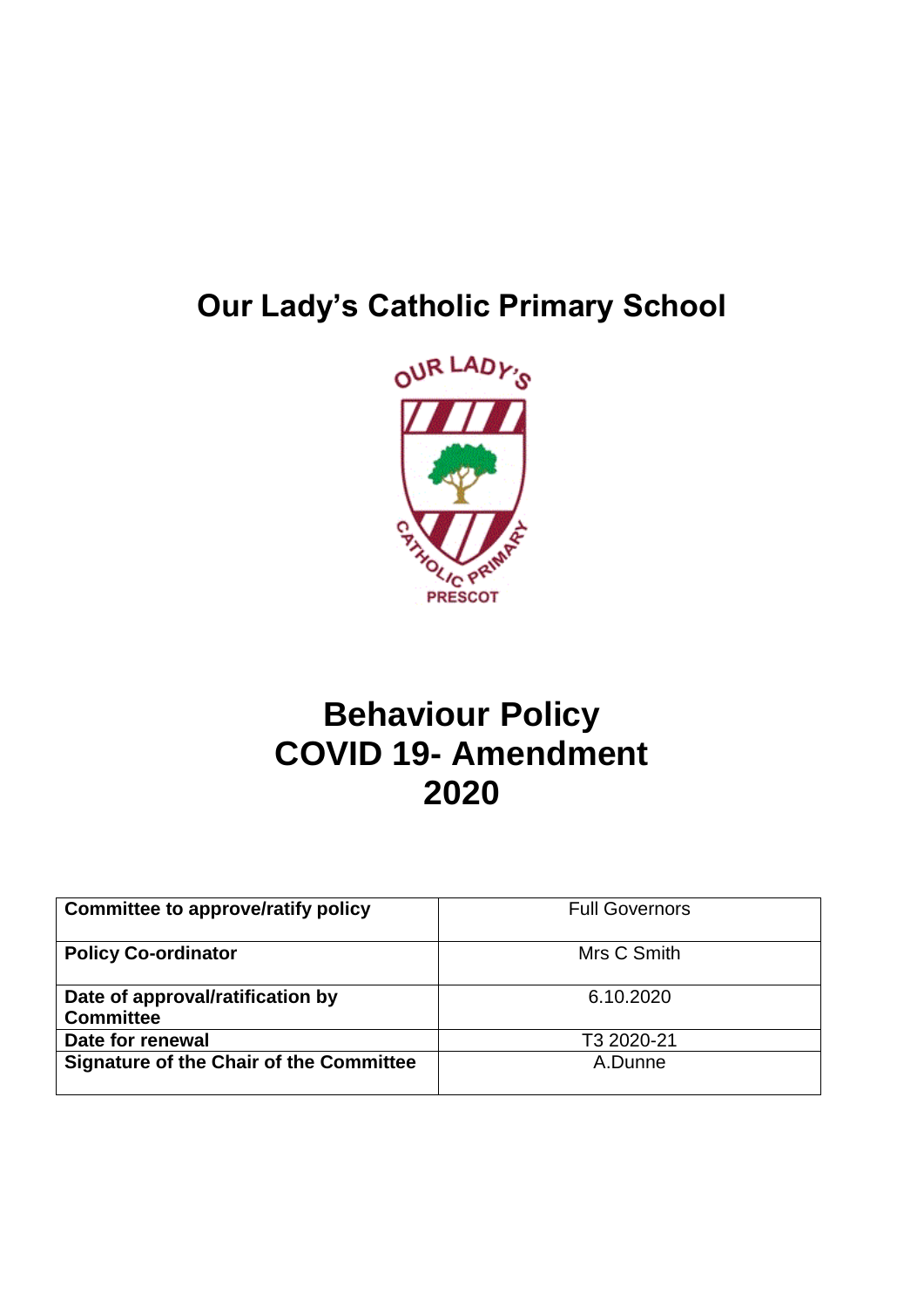# **Mission Statement: Loving, Learning, Reaching out to all**

#### **Overview:**

At Our Lady's Catholic Primary School we pride ourselves on our high standards of behaviour which are a result of our whole school community working together to foster the Gospel Values, not only in lessons but every aspect of school life. All members of staff will set high standards and learners will be given clear guidance about what is expected of them. The school rules will be followed by all and rewards and strategies will be used to underpin and reinforce good behaviour. We will work in partnership with parents to ensure that the school's values and strong Catholic ethos become central to the lives of learners.

In line with Education and Inspections Act 2006 (Section 89), any paid member of staff (unless advised otherwise by the Headteacher) has the power to sanction pupils for mis-behaviour that occurs in school (and in some instances out of school).

Whilst expectations in our Behaviour Policy remain pertinent, it is necessary, in light of the Covid-19 pandemic, to make some adjustments for the safety of all pupils and staff. It is to be used in conjunction with, and read alongside, the Behaviour Policy, E-Safety Policy. These adjustments are set out below:

#### **Arrivals, Departures and Moving round the school:**

Children will enter school through their designated entrance at the agreed time. Children will enter through the school gate and will go straight to their designated bubble guided by a member of staff, (parents/carers will not enter the school building/yard in the morning) Children will be reminded to keep a 2m distance from any other individual wherever possible.

Movement around the school will be limited. When the children leave their bubble classroom to go outside for break, lunch or outdoor learning, they will guided by adults within school.

Children will be expected to tell a member of staff if they are unwell and are exhibiting signs of Coronavirus.

Children will be supplied with a pencil case of stationery equipment. They will look after their own equipment and not touch the equipment of other children. They will have access to extra equipment within the classroom, properly sanitised according to risk assessment. Children will only be able to bring in a water bottle and packed lunch if required. No other equipment will be permitted in school.

#### **Hand washing and Hygiene:**

Hand sanitising points will be strategically placed around the school, inside dining hall and staff rooms and offices. All individuals will wash/sanitise their hands on entering the building and prior to leaving the building. Children will be expected to follow all hand washing and hygiene routines while in school.

Children will wash hands /use antibacterial gel:

- before entering school
- after returning from the outside
- after they go to the toilet
- before and after eating
- at regular intervals during the day
- after sneezing and coughing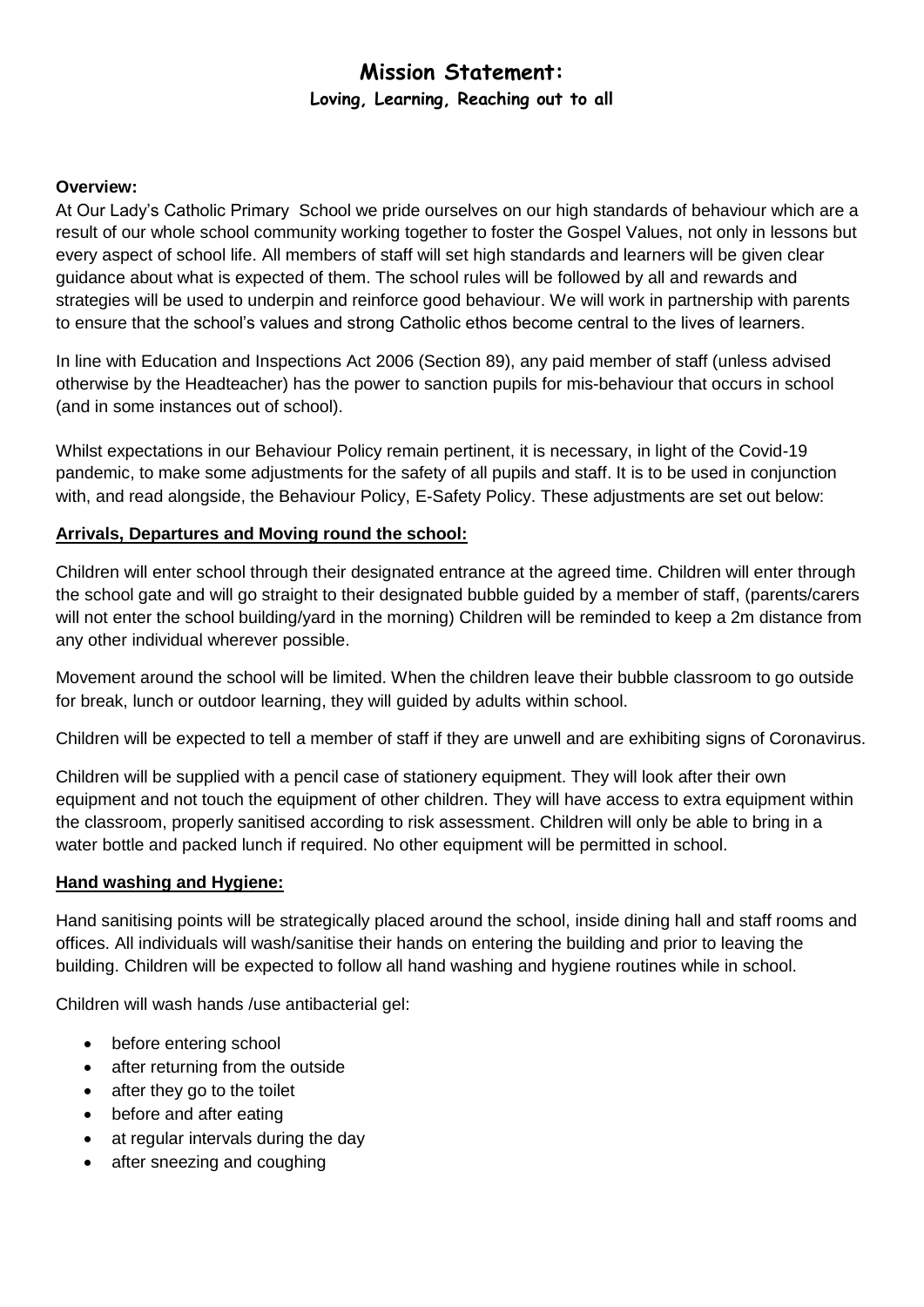We ask children to follow the catch it, bin it, kill it, mantra when in school, if they need to cough or sneeze, they should use a tissue or crook of their arm. Children will be reminded regularly not to touch their face, mouth, nose or eyes while at school. Some children may wear their own mask if appropriate.

Should a child refuse to follow these routines, sanctions will be used (see below).

# **Social Distancing**

Children will be encouraged to socially distance from their peers and adults in school and on the playground/field at all times. Pupils will have their own dedicated seating position facing forward. Children will put their hand up if they need an adult's support, they will be encouraged to remain in their seats.

Teachers will ensure that pupils and other staff, where ever possible, adhere to social distancing measures. Where older pupils are not complying, the usual sanctions will be used (see below).

We understand socially distancing may be more difficult for some children, they will be encouraged wherever possible to keep a distance from peers and adults, however, we understand this may not always be possible.

#### **Toilets:**

Each bubble will be allocated a toilet to use. Children will be supervised and encouraged to use the toilets with other members of their bubble. Children will wash their hands after they have finished in the toilet. Children will be reminded about social distancing when queuing outside to enter.

#### **Break/Dinner times**:

Children will have a designated place to play during break times. Children will be encouraged to remain socially distant from adults during play and break times. Children must stay in their designated area at all times. Play equipment will be sanitised before use by a different bubble.

# **End of the school day:**

At their designated home time, children will leave the building from their designated exit. They will leave one at a time when one parent arrives to collect them, there will be 2m markers on the floor parents/carers will be expected to observe social distancing.

# **Rewards:**

The dojo system will continue to be used for each bubble. Teachers and Teaching Assistants welcome opportunities to praise individuals for good work, attitude or good behaviour, and show recognition, if these are brought to their attention. Above all praise and encouragement should be used as much as possible. Star of the Day and Week certificates will continue to be dojoed home during this time.

#### **Behaviour in school:**

If a child's behaviour is deemed high risk, for example, refusing to adhere to safety measures, such as, hand washing, social distancing, remaining in their pods or deliberate behaviours that put themselves or others at risk, such as spitting or deliberately coughing at people. The following sanctions and disciplinary procedures could be used:

- Conversation(s) with pupil(s) which could include a verbal warning, moving seats if logistically possible and other behaviour management strategies in line with our current behaviour policy.
- Once all appropriate behaviour management strategies have been exhausted, contact should be made with pupil's parent/carer.